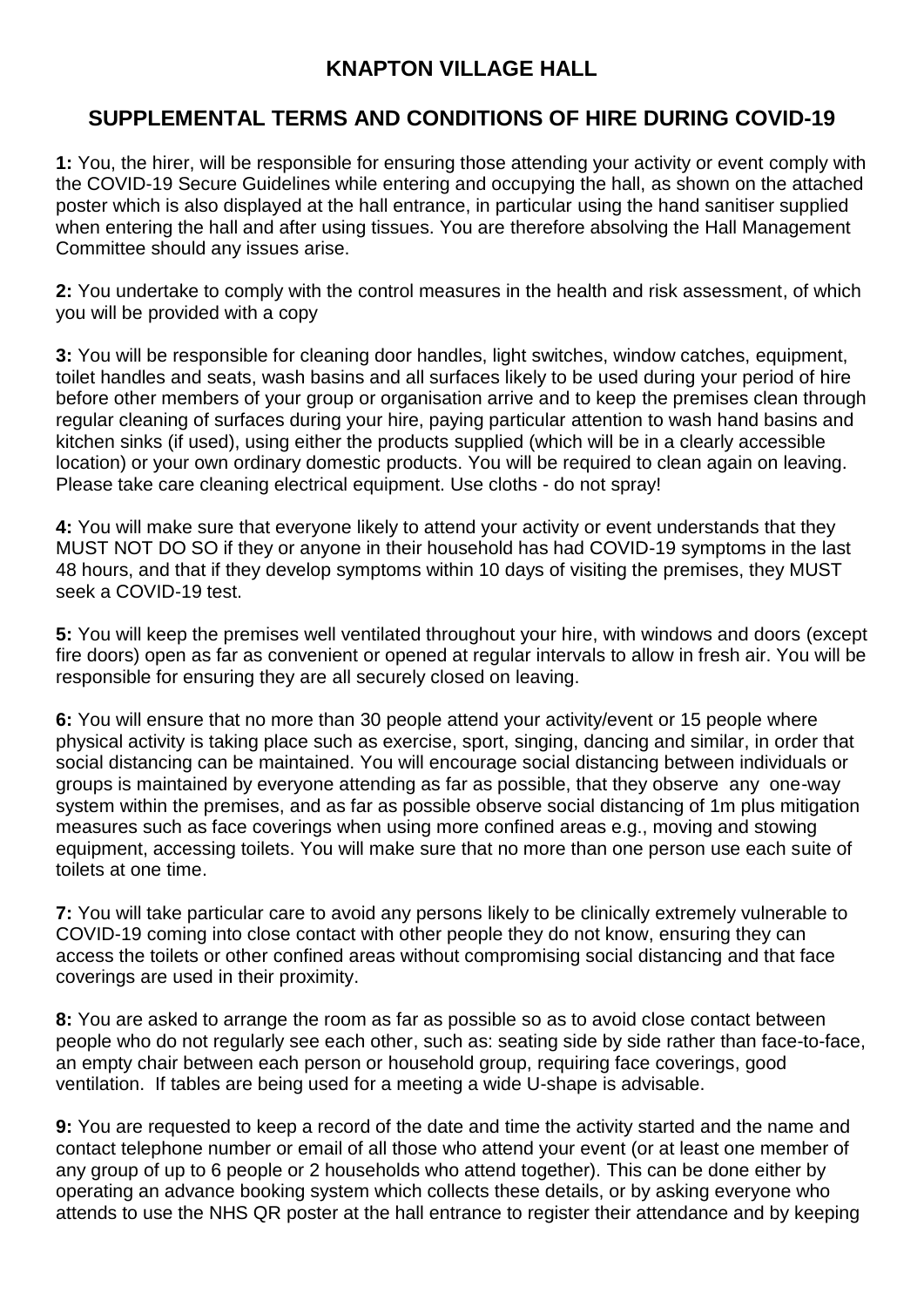a record of any who do not register using their smartphone app and the hall's NHS QR poster or your own NHS QR poster.

**10:** You will be responsible for the disposal of all rubbish created during your hire, including tissues and cleaning cloths, taking all rubbish away with you when you leave the hall.

**11:** Users are encouraged to bring their own drinks and food. If food or drink is being served or made on a DIY basis (as distinct to a water bottle used during exercise) it should, if possible be consumed while seated.

You will be responsible, if drinks or food are made, for ensuring that all crockery and cutlery is washed in hot soapy water, dried and stowed away. You will bring your own clean tea towels, so as to reduce risk of contamination between hirers, and take them away. We will provide washing up liquid and washing up cloths

12: We will have the right to close the hall if there are safety concerns relating to COVID-19, for example, if someone who has attended the hall develops symptoms and thorough cleansing is required or if it is reported that the Special Hiring Conditions above are not being complied with, whether by you or by other hirers, or in the event that public buildings are asked or required to close again. If this is necessary, we will do our best to inform you promptly and you will not be charged for this hire.

**13:** In the event of someone becoming unwell with suspected Covid-19 symptoms while at the hall you should remove them to the designated safe area. Provide tissues and a bin or plastic bag, and a bowl of warm soapy water for handwashing. Ask others in your group to provide contact details if you do not have them and then leave the premises, observing the usual hand sanitising and social distancing precautions, and advise them to launder their clothes when they arrive home. Inform the hall booking officer.

**14:** In order to avoid risk of aerosol or droplet transmission you must take steps to avoid people needing to unduly raise their voices to each other, e.g. refrain from playing music or broadcasts at a volume which makes normal conversation difficult.

**15:** Where a sports, exercise or performing arts activity takes place:

You will organise your activity in accordance with guidance issued by the relevant governing body for your sport or activity

Where a group uses their own equipment:

You will ask those attending to bring their own equipment and not share it with other members. You will ensure that any equipment you provide is cleaned before use.

**16:** You will encourage all those attending your activity to wear a face covering when using confined areas such as toilets and corridors, for the safety of others.